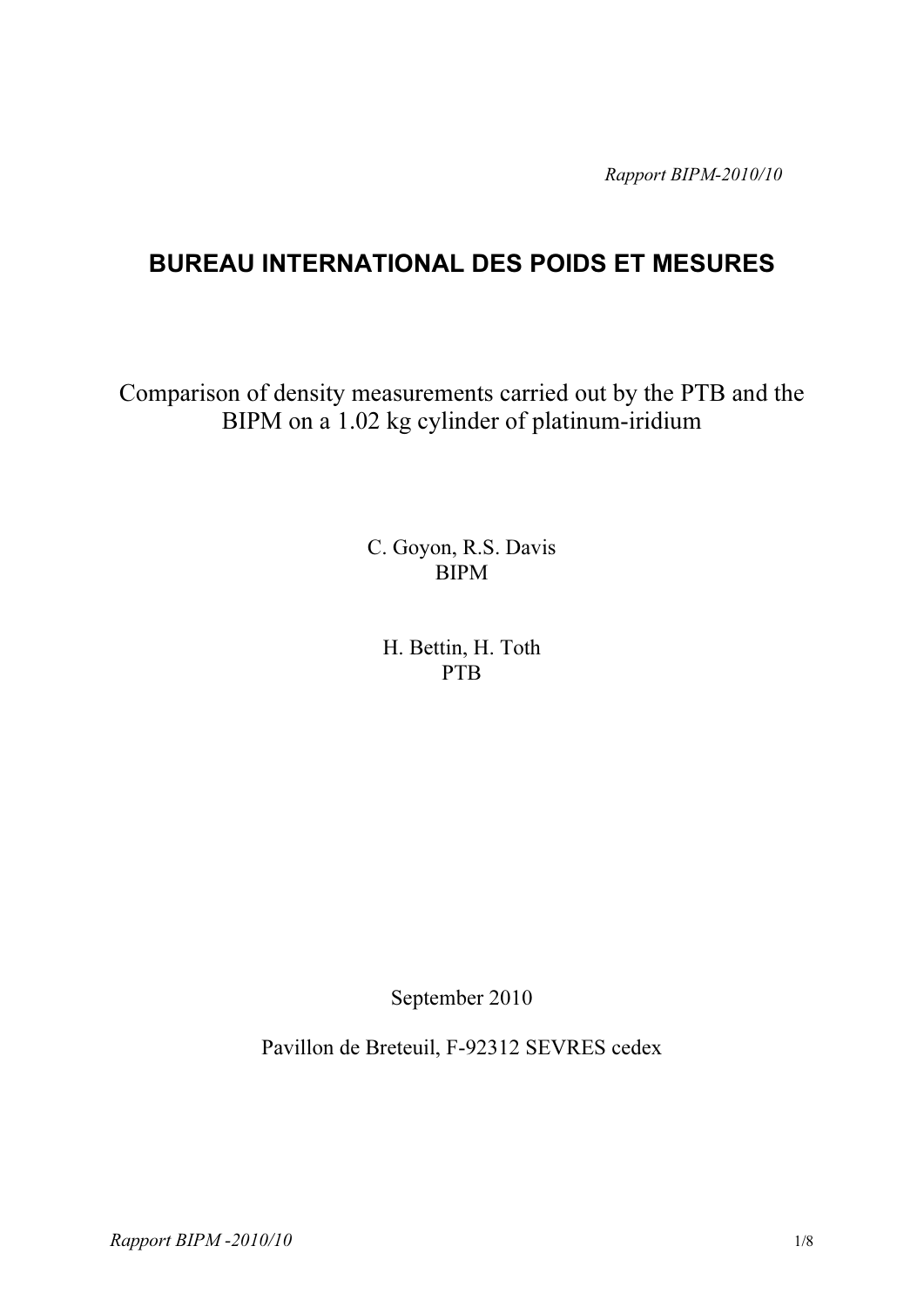Comparison of density measurements carried out by the PTB and the BIPM on a 1.02 kg cylinder of platinum-iridium

> C. Goyon, R.S. Davis Bureau International des Poids et Mesures, F-92312 Sèvres cedex

> H. Bettin, H. Toth Physikalisch-Technische Bundesanstalt, Braunschweig, Germany

# Abstract

A comparison of density measurements made at the PTB and the BIPM was carried out in 2009. A 1.02 kg platinum-iridium cylinder was provided by the BIPM and used as a travelling standard. The cylinder was in the final phases of becoming a 1 kg national prototype. The results of the participants differ by only  $5 \times 10^{-6}$ relatively, which is small compared to the combined standard uncertainty. The BIPM relative combined standard uncertainty  $(k=1)$ is estimated to be  $6.4 \times 10^{-6}$  at 20 °C and  $6.5 \times 10^{-6}$  at 0 °C. The PTB relative combined standard uncertainty  $(k=1)$  is estimated to be  $2.7 \times 10^{-6}$  at 20 °C and  $2.9 \times 10^{-6}$  at 0 °C.

#### 1. Introduction

A traditional role of the BIPM is to provide copies of the international prototype of the kilogram to Member States for use as national prototypes. Prototypes are made of an alloy, Pt/10%Ir. Their densities are determined by hydrostatic weighing during the manufacturing process. At the end of 2008, the PTB proposed a bilateral comparison with the BIPM in order to check that the measurements of this metrologically important parameter (the density of a 1 kg prototype of Pt/Ir) are equivalent.

#### 2. Travelling standard

The travelling standard, with BIPM control code JM57, was cut from an ingot produced by Johnson-Matthey plc (United Kingdom) and delivered to the BIPM on the 18 September 2008. In January 2009, the BIPM workshop had produced the rough-cut stage of the normal manufacturing process for prototypes: a cylinder of height 39 mm, approximately equal to diameter, and a mass about 16 g in excess of 1 kg. The position of the centre of gravity is taken as half the height. The density is determined at a temperature  $t$  and is calculated at a reference temperature θ.

$$
\rho(\theta) = \rho(t)(1 + \alpha_{\theta}(t - \theta))
$$
\n(1)

where all temperatures are in  $\mathrm{C}$ , traceable to the ITS-90 scale.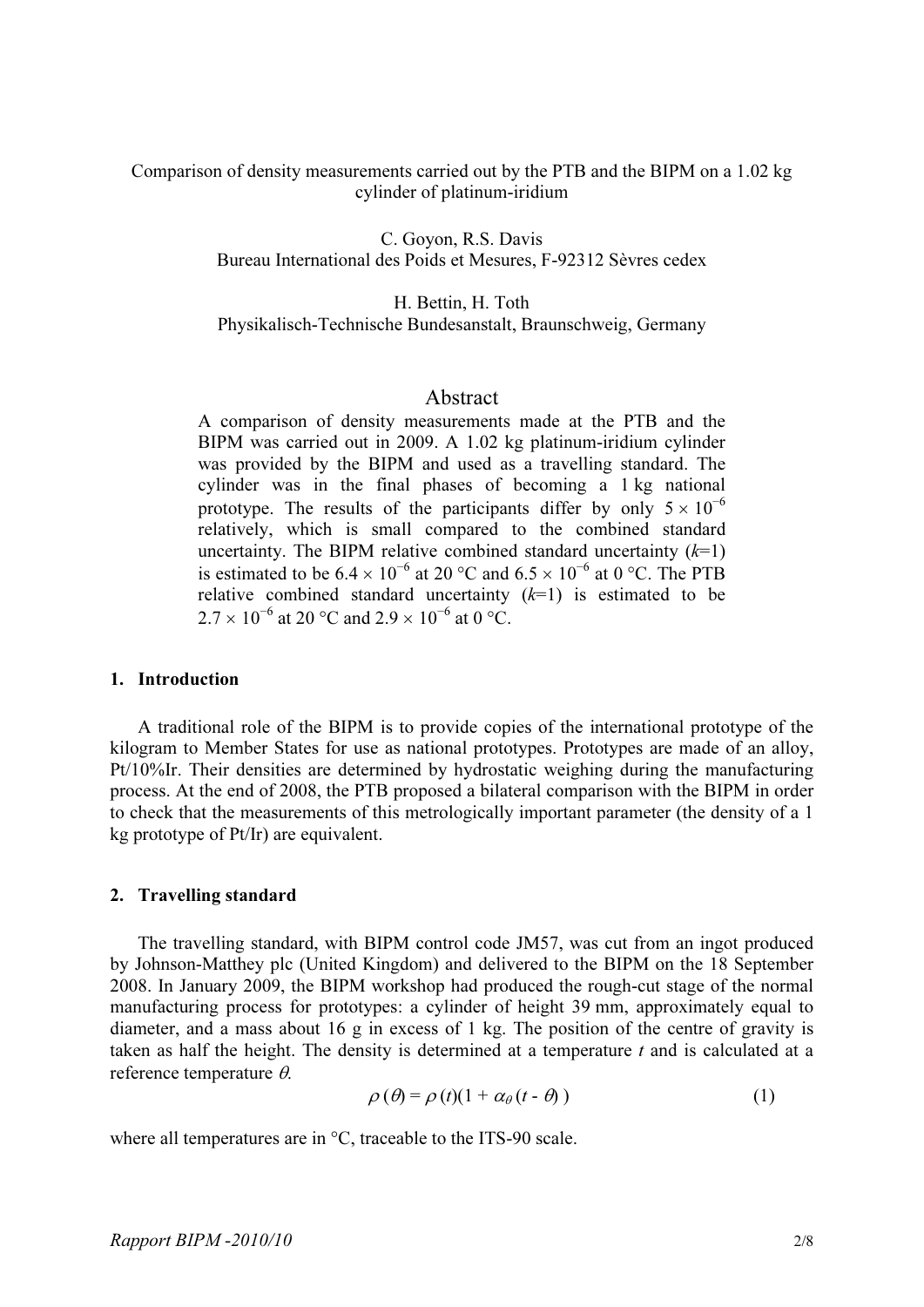Ever since the first 1 kg prototypes were allocated in 1889, the reference temperature for the density of these Pt/Ir artefacts has been taken to be 0 °C. The volumetric thermal expansion coefficient is inferred from linear expansion measurements of the same alloy performed at the BIPM during the first half of the 20th century [1], and subsequently corrected for changes to the contemporary temperature scale.

The volumetric thermal expansion coefficient (mean coefficient between  $0^{\circ}$ C and  $t_{90}$ ) is

$$
\alpha_0 = (A_0 + B_0 \times (t_{90} - \theta_{90})) \times 10^{-6} \text{ °C}^{-1}
$$

where  $A_0 = 25.869$ ,  $B_0 = 0.005$  65 °C<sup>-1</sup>,  $\theta_{90} = 0$  °C. The subscript "90" refers to the temperature traceable to the ITS-90 scale.

If  $\theta_{90}$  is taken to be 20 °C, this coefficient becomes

 $\alpha_{20} = (A_{20} + B_{20} \times (t_{90} - \theta_{90}) \times 10^{-6} \text{ °C}^{-1}$ where  $A_{20} = 26.081$ ,  $B_{20} = 0.00565$  °C<sup>-1</sup>,  $\theta_{90}$  = 20 °C.

The range of linear expansion results reported in [1], including those derived by two independent methods from three different batches of alloy, leads to a range of mean volumetric coefficients of volumetric thermal expansion that is within  $\pm 1 \times 10^{-7}$  °C<sup>-1</sup> of the assumed value. The standard uncertainty  $(k = 1)$  is estimated to be  $6 \times 10^{-8}$  °C<sup>-1</sup>.

Since BIPM and PTB both measure the density near 20 °C, the uncertainty of  $\alpha$  can be neglected for the comparison of the measurement results.

The density of JM57 was determined at the BIPM in February 2009. It was carried by hand to the PTB on 3 March. The PTB determined its density in April 2009. The travelling standard was returned to the BIPM on 27 April.

## 3. BIPM density measurement

3.1. Hydrostatic weighing device

Density calibrations are made with doubly distilled tap water as the standard for which we assume that the maximum density at 4 °C is 999.972 kg⋅m<sup>-3</sup>. This is based on the CIPM-2001 formula [2] corrected for the isotopic abundance of BIPM doubly distilled tap water, and is, remarkably, the same density that was measured directly at the BIPM in 1907 [3]. The thermal expansion of doubly distilled water is calculated with the CIPM-2001 formula. Corrections for the compressibility of water and for air dissolved in the water have been considered [2].

The balance is a commercial electronic comparator (Mettler-Toledo AT1005) which has a capacity of 1.109 kg, an electronic scale of 109 g and a resolution of 10 µg [4]. Upper and lower horizontal mass exchangers are suspended from the weighing pan, and these can be controlled so that objects on any of four positions can be selected for weighing. The lower mass exchanger is submerged in the hydrostatic bath. The suspension wire at the air/water interface is made of Ni/Cr alloy with a diameter of 0.25 mm. It is treated to reduce the influence of surface tension using the method developed by the NBS (now NIST) [5].

The objects on the lower exchanger are completely immersed in a vessel that contains 18 dm<sup>3</sup> of liquid. A commercial thermo-regulated bath (Lauda RK 20KS) is used to circulate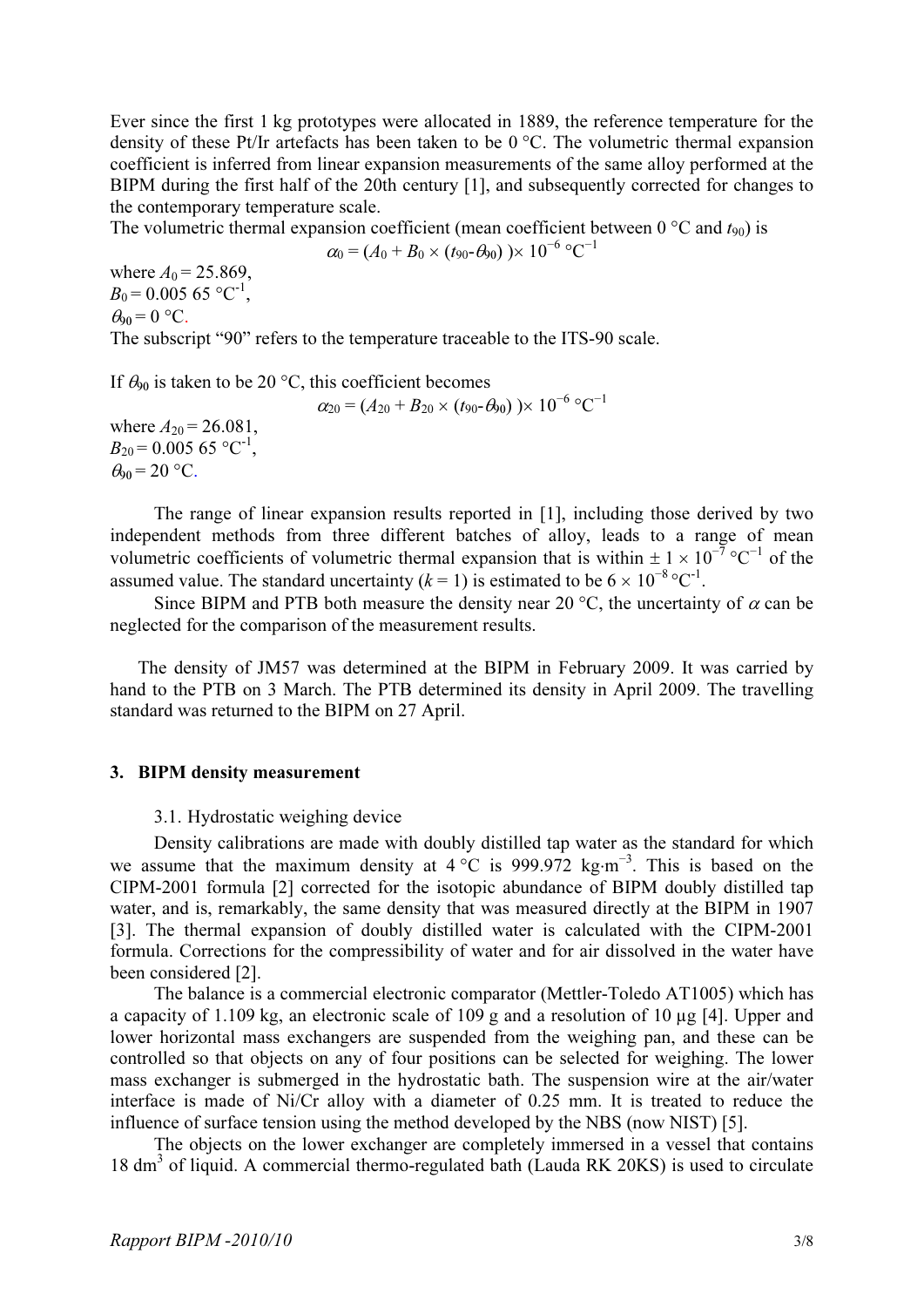water inside the double wall of the vessel in order to stabilize the temperature of the doubly distilled water during measurements. The temperature is set to the approximate ambient temperature of the laboratory.

Air temperature at the level of the upper mass exchanger and water temperature close to the unknown artefact are measured with two standard platinum resistance thermometers connected to a voltmeter (Hart Scientific model 1590) by means of a multiplexer from the same company (model 2590). The ratio of the thermometer resistance to an external, calibrated 100  $\Omega$  resistor is measured. Pressure is measured with a manometer (Paroscientific model 745-16B) and relative humidity with a capacitive transducer (Rotronic model BT-RS1).

## 3.2. Uncertainties

The uncertainty has been calculated in conformity with guidelines established in the Guide to the Expression of Uncertainty in Measurement [6].

Table 1 lists the major sources of uncertainty for the density measurement of Pt/Ir mass standards at 20 °C.

The reproducibility component comes from the comparison between the BIPM former hydrostatic weighing apparatus and this one for two mass standards in Pt/Ir. Measurements were carried out on the prototype n° 83 (code JM38) when its mass was 1 kg + 71 g in 1995 on the former apparatus and when its mass was  $1 \text{ kg} + 9.7 \text{ g}$  in 2001 on the present apparatus. The second is mass standard n° 841 (code JM37). The density calibration was performed when its mass was 1 kg + 62.8 g in 1995 and when its mass was 1 kg + 0.2 g successively in 2002 and 2003. The relative difference between the two series in 2002 and 2003 is  $3 \times 10^{-6}$ the relative density difference with the present apparatus and the former one is  $10^{-5}$ .

The relative combined standard uncertainty ( $k = 1$ ) is estimated to be 6.4 × 10<sup>-6</sup>. One can see that the largest component of this uncertainty is due to differences in results between our old apparatus (which no longer exists) and our new apparatus. We thus chose to be conservative in our uncertainty estimate. The present comparison with the PTB is therefore useful to assess the performance of our present apparatus.

| Uncertainty sources                             | Standard uncertainty                                | Relative standard uncertainty<br>in density ( $\times 10^{-6}$ ) |
|-------------------------------------------------|-----------------------------------------------------|------------------------------------------------------------------|
| Type A                                          |                                                     |                                                                  |
| Reproducibility                                 | $5 \times 10^{-6} \times \rho$                      | 5.0                                                              |
| Experimental standard deviation of the mean     | $1 \times 10^{-6} \times \rho$                      | 1.0                                                              |
| Repeatability weighing in water                 | $30 \mu g$                                          | 0.7                                                              |
| Repeatability weighing in air                   | $30 \mu g$                                          | 0.7                                                              |
| Type B                                          |                                                     |                                                                  |
| Density of water                                |                                                     |                                                                  |
| Dissolved air                                   | $50\% \times 2.5 \times 10^{-3}$ kg·m <sup>-3</sup> | 1.2                                                              |
| Isotopic composition                            | $1 \times 10^{-3}$ kg·m <sup>-3</sup>               | 1.0                                                              |
| Temperature                                     | $4.2 \text{ mK}$                                    | 0.8                                                              |
| Formula                                         | $0.4 \times 10^{-3}$ kg·m <sup>-3</sup>             | 0.4                                                              |
| <b>Balance nonlinearity</b>                     | $0.13$ mg                                           | 2.8                                                              |
| Mass standard weighing in water                 | $50 \mu g$                                          | 1.1                                                              |
| Mass standard weighing in air                   | $50 \mu g$                                          | 1.1                                                              |
| Air density                                     | $1.8 \times 10^{-4}$ kg·m <sup>-3</sup>             | 0.2                                                              |
| Height dependence of gravitational acceleration | $1 \times 10^{-8}$ m <sup>-1</sup>                  | 0.1                                                              |

Table 1. Major uncertainty sources of density determination of Pt/Ir mass standard at 20 °C at BIPM.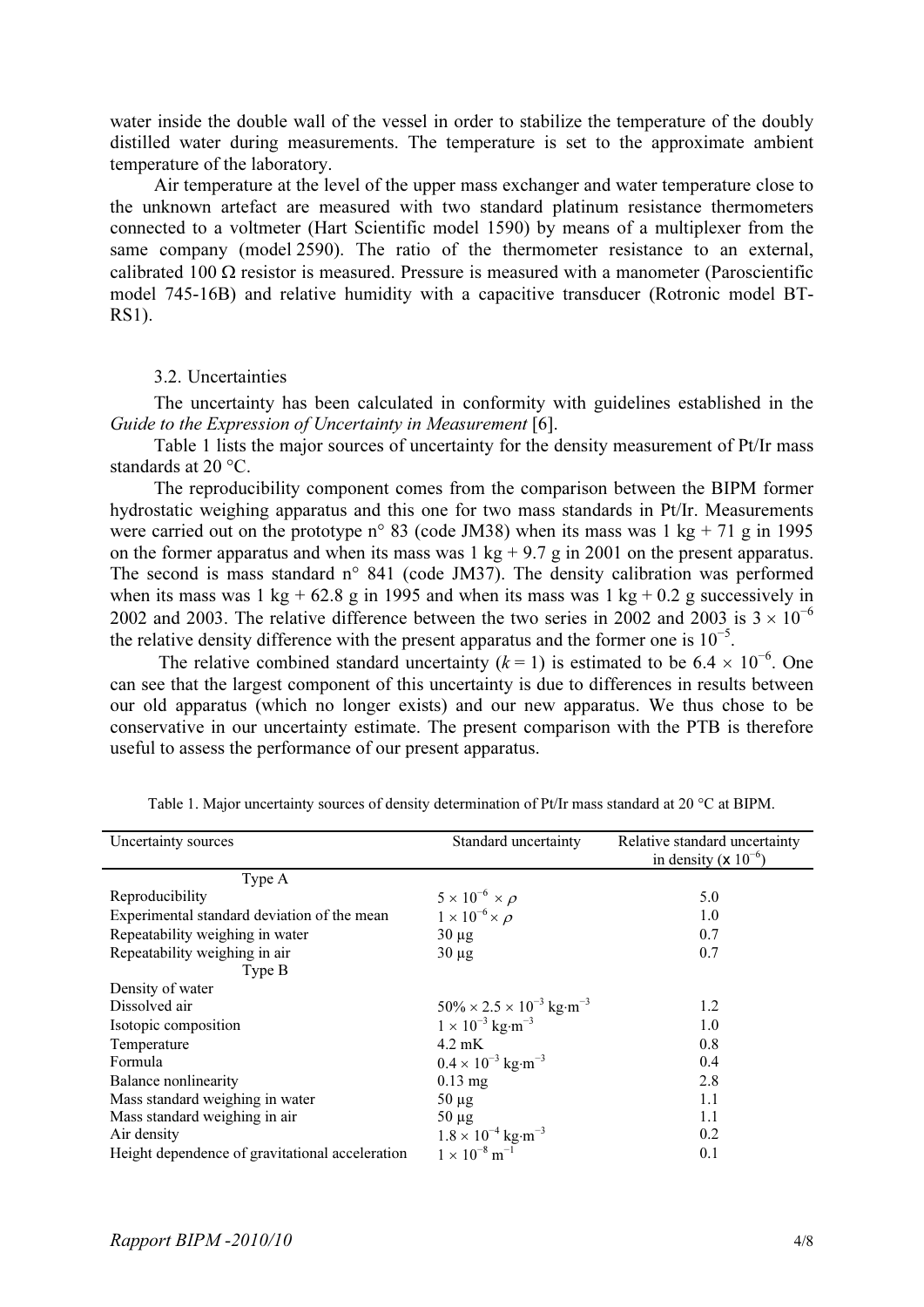3.3. Measurement

After its fabrication and before weighing, JM57 was first cleaned with a detergent. The artefact was then rubbed with a chamois-leather soaked with a mixture of 50% ethanol /50% diethyl ether. Finally, the artefact was cleaned for six hours in an ultrasonic bath filled with doubly distilled water.

The mass, 1015.874 12(6) g, was determined by comparison with a platinum-iridium mass standard in air, carried out on the upper mass exchanger of the hydrostatic device, before weighing in water.

The density of JM57 was determined by four series of weighings at a temperature of 19.5 °C between the 5 and 13 February 2009.

The mean of results leads to the values of:

density at 20 °C : 21 539.22 kg⋅m<sup>-3</sup> with  $u_c$  ( $k = 1$ ) = 0.14 kg⋅m<sup>-3</sup>

volume at 20 °C : 47.163 9 cm<sup>3</sup> with  $u_c$  ( $k = 1$ ) = 0.000 3 cm<sup>3</sup>.

With the thermal expansion coefficient of equation (1) the following values are calculated:

density at 0 °C : 21 550.41 kg⋅m<sup>-3</sup> with  $u_c$  ( $k = 1$ ) = 0.14 kg⋅m<sup>-3</sup> volume at 0 °C : 47.139 4 cm<sup>3</sup> with  $u_c$  ( $k = 1$ ) = 0.000 3 cm<sup>3</sup>.

#### 4. PTB density measurement

4.1. Hydrostatic weighing device

The hydrostatic weighing apparatus of the PTB WG 3.23 "Thermal State Behaviour and Density" is equipped with a 1200 g comparator balance (special AX1006 of Mettler-Toledo) that has an electronic range of 10 g and a resolution of 1 µg. A weight handler for up to four mass standards is integrated in the balance [7].

The sample is placed between two density standards in a vertical arrangement [8], thus reducing the movement of the bodies in the liquid during the measurements to a minimum. The liquid is pure pentadecane with a density of about  $769 \text{ kg/m}^3$ . Due to its low and stable surface tension no measurable meniscus error occurs, even without special treatment of the Pt/10%Ir wire (0.25 mm in diameter). The density standards, Si1PTB and Si2PTB, are used to determine the density of the liquid at the positions of the standards. The liquid density at the sample's position is calculated by a linear interpolation and a correction due to a possible non-linear height dependence of the liquid temperature [7]. The temperature distribution is measured by thermistors and a digital multimeter Agilent 2001, while the absolute temperature near the sample is determined with a 25  $\Omega$  standard platinum resistance thermometer, a calibrated 25  $\Omega$  standard resistor and an ac resistance ratio bridge ASL F18.

The vessel with the pentadecane is placed in a water thermostat that is regulated to a temperature stability of about 20  $\mu$ K [9].

In the measurement procedure, the empty suspension and the suspension with one of the standards or the sample are weighed subsequently by the balance. Mass standards (in air) are used to substitute the apparent weights. The air density in the balance is calculated from measured values of temperature, pressure and humidity using the CIPM-2007 formula [10]. The air temperature is measured using thermocouples, a nanovoltmeter (Keithley model 181) and a scanner (Keithley model 705). The air pressure is measured with a manometer (Druck DPI141) and the humidity with a capacitive transducer (Vaisala HMI37 / HMP 35B).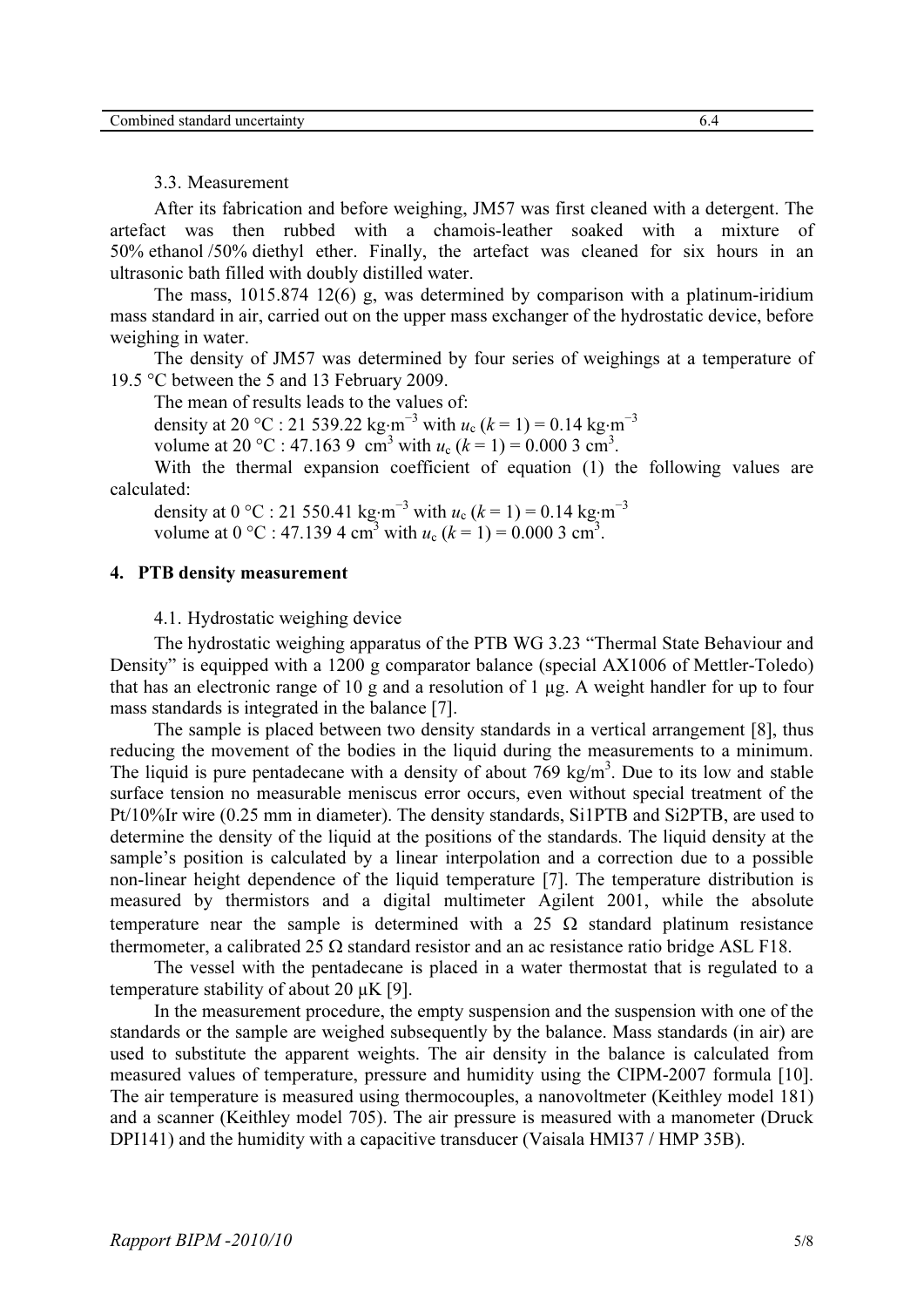#### 4.2. Uncertainties

Table 2 contains the main uncertainty contributions to the density determination of the Pt/Ir sample JM57 at 20 °C at PTB. Due to the small volume of the sample, the uncertainties of the density standards are not important. The largest contributions stem from the mass of the sample, the standard deviation of the measurements, the mass of the substitution weights, the air density and the height dependence of the gravitational acceleration. The contributions due to the volume determination of the substitution weights are negligible.

An additional uncertainty is due to the fact that a small difference in the balance reading may occur since the substitution weight is on the balance whereas the standards and samples are below and the weight forces do not act at the same position of the balance pan. This represents an off-centring error. A maximal error of 100 ug for a 1000 g weight is estimated.

| Uncertainty sources                             | Standard uncertainty                | Relative standard uncertainty in<br>density ( $\times 10^{-6}$ ) |
|-------------------------------------------------|-------------------------------------|------------------------------------------------------------------|
| Type A                                          |                                     |                                                                  |
| Experimental standard deviation of the mean     | $0.16 \times 10^{-6} \rho$          | 0.16                                                             |
| Type B                                          |                                     |                                                                  |
| Mass of Pt/Ir sample JM57                       | $75 \mu g$                          | 2.00                                                             |
| Mass of density standard Si1PTB                 | $21 \mu g$                          | 0.04                                                             |
| Mass of density standard Si2 PTB                | $21 \mu g$                          | 0.03                                                             |
| Volume of density standard Si1PTB               | $0.036$ mm <sup>3</sup>             | 0.05                                                             |
| Volume of density standard Si2PTB               | $0.036$ mm <sup>3</sup>             | 0.05                                                             |
| Height dependence of gravitational acceleration | $17 \times 10^{-9}$ m <sup>-1</sup> | 0.51                                                             |
| Non-linearity of the liquid density             | $0.000020 \text{ kg/m}^3$           | 0.03                                                             |
| Mass of substitution weight $T1(700 g)$         | $15 \mu g$                          | 0.05                                                             |
| Mass of substitution weight T2 (117 g)          | $6 \mu$ g                           | 0.02                                                             |
| Mass of substitution weight T3 $(20.2 g)$       | $1 \mu g$                           | 0.03                                                             |
| Mass of substitution weight $T4(1000 g)$        | $15 \mu$ g                          | 0.41                                                             |
| Balance reading (empty suspension)              | $10 \mu g$                          | 0.27                                                             |
| Balance reading (sample)                        | $10 \mu g$                          | 0.27                                                             |
| Air density                                     | $0.000125$ kg/m <sup>3</sup>        | 0.43                                                             |
| Liquid temperature                              | 3 mK                                | 0.08                                                             |
| Off-centring                                    | $0.67 \times 10^{-7}$               | 1.50                                                             |
| Combined standard uncertainty                   |                                     | 2.66                                                             |

Table 2: Main uncertainty contributions of the density determination of the Pt/Ir sample JM57 at 20 °C at PTB.

#### 4.3. Measurements

Before the measurements, the sample JM57 was cleaned with ethanol. Then, the mass, 1015.874 063(75) g, was determined with the mass comparison apparatus of the WG 3.23 [7, 11] in comparison to calibrated stainless steel mass standards.

The density of the sample JM57 was determined at  $20^{\circ}$ C in four series of five measurements from 2 to 3 April 2009. The results are:

density at 20 °C : 21 539.33 kg⋅m<sup>-3</sup> with  $u_c(k = 1) = 0.06$  kg⋅m<sup>-3</sup>

volume at 20 °C : 47.163 69 cm<sup>3</sup> with  $u_c(k = 1) = 0.00013$  cm<sup>3</sup>.

With the thermal expansion coefficient of equation (1) the following values are calculated:

density at 0 °C : 21 550.52 kg⋅m<sup>-3</sup> with  $u_c(k = 1) = 0.06$  kg⋅m<sup>-3</sup> volume at 0 °C : 47.139 19 cm<sup>3</sup> with  $u_c(k = 1) = 0.00014$  cm<sup>3</sup>.